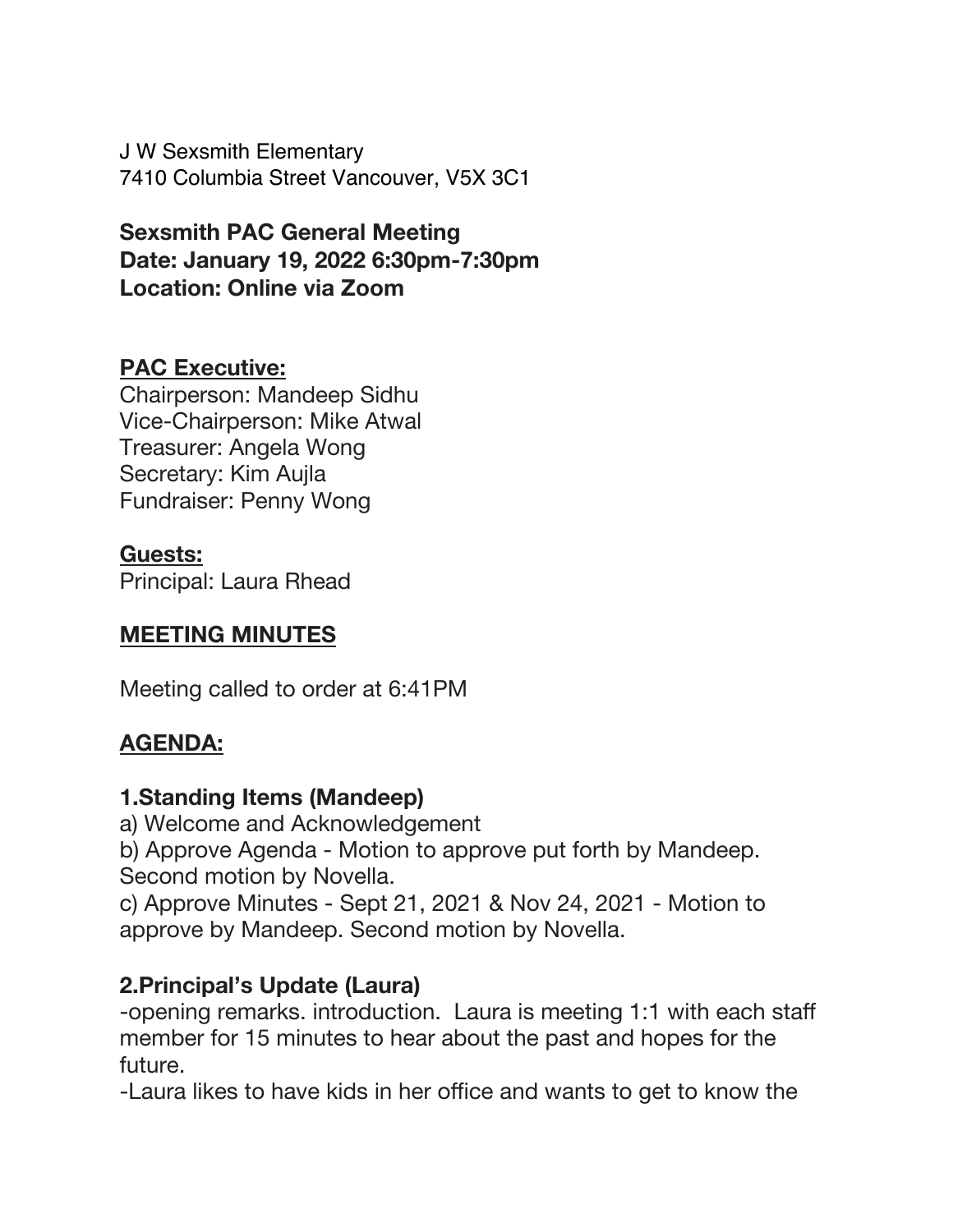kids. Open to feedback from parents. Laura has provided her contact details to parents via Mandeep.

a) Covid 19 Protocols and updates from VCH/VCB

-Schools are receiving updated covid protocol info all the time and there are lot's of new guidelines coming out; for example, the Flow Chart for Covid 19 Symptoms, Testing & Return to School which has been sent to Mandeep by Laura.

-Concerns from parents and teachers over absences and known Covid 19 cases at home. But this is an inevitable issue. There is no contact tracing now.

-BCCDC website has contradictory statements as per Laura. Laura recommends that "If you feel unwell, then stay home."

-VSB and Vancouver Coastal Health are working closely together in various ways (ex. ventilation, different case management notifications

- Ex. If you register a positive test there is a chain of action that happens at Coastal Health, whereby they notify the appropriate parties, school districts and principals involved.

-Virtual learning has provided a way for students to see what's been learned in the class previously. Lot's of positives of virtual learning. Staff is working hard to create educational programming that is more creative and out of the box.

-Renewed sense of protocol. Teachers are getting Teams up and running again. Professional development for staff has been engaging and exciting. Grade 7 students are using Teams to supplement in classroom learning.

-Safety is important - Laura is communicating guidelines regularly. Will continue to socially distance and wear masks.

-Saying YES more often; what's necessary, what's safe and what can we say YES to! ex. Ice skating (limited contact with public), the school play during spring (rehearsing in small groups).

b) Absences and what we are doing each day to maintain safety education programming

c) What is functional closure?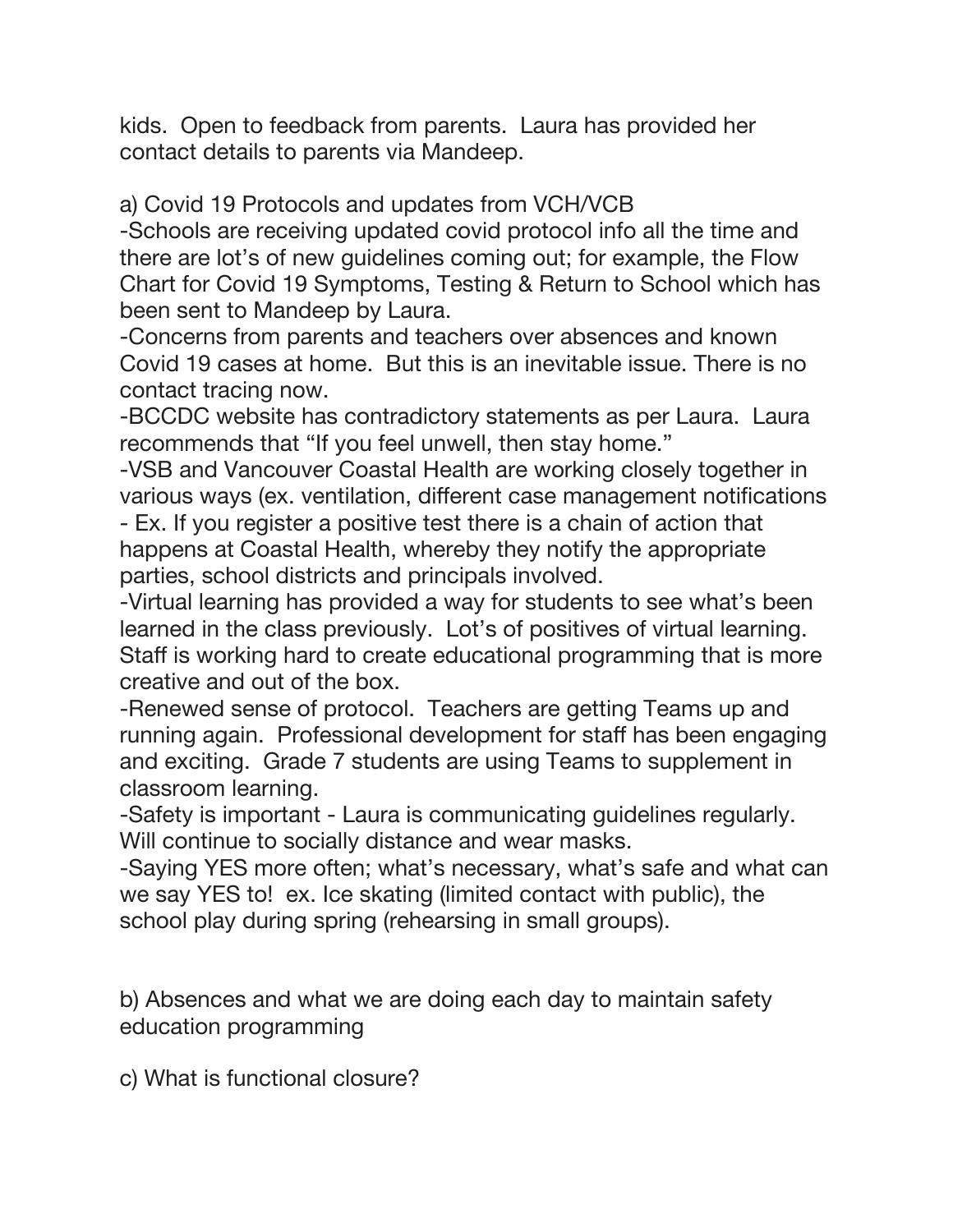-Functional closure can be an upsetting thing. If too many staff are absent it would be unsafe to continue instruction.

-All families contacted by the offfice if this occurs.

-Families of essential workers, special needs, would be welcome to stay with limited number of staff. We would call this day 0.

-Day 0 we make the plans and students go home.

-Day 1 is the day of remote learning where teachers provide learning through various platforms such as Teams/Seesaw.

-Hopefully it would be a short term closure.

-Could happen or just something we plan for. Not ideal. Every school site is different.

-Principals communicate with each other during functional closure. Contact partner schools for help.

-Sexmith staff team meetings are regular. Laura broadcasting regularly and giving communication to staff. Instant communication on teacher's phones and in classrooms. Exciting tools and platforms during this time of no in-person meetings.

-Children are doing ok. They are playing and happy outside. Parents are modelling well. Wearing masks.

d) Classroom activity highlights

-Laura is still getting to know the kids. In the future Laura will give more details in written form and can speak to more specifics but for now she has only been at Sexsmith for 2 weeks. -Still getting to know children's names.

-There are some highlights in the classrooms. Laura is not privy to them all however wants to learn more.

-We have about 17-20% absent students. Numbers are pretty good. We expect a lot of absences right now. Teachers and students are still doing all their project work (filming).

-Report cards coming out on Jan 31. We have 2 terms. Starting second term in Feb. Creating lots of momentum. Teachers are doing assessments which will be shared with parents. -All reports are done online this year.

Questions:

1)What is being done to ensure diverse learners are getting the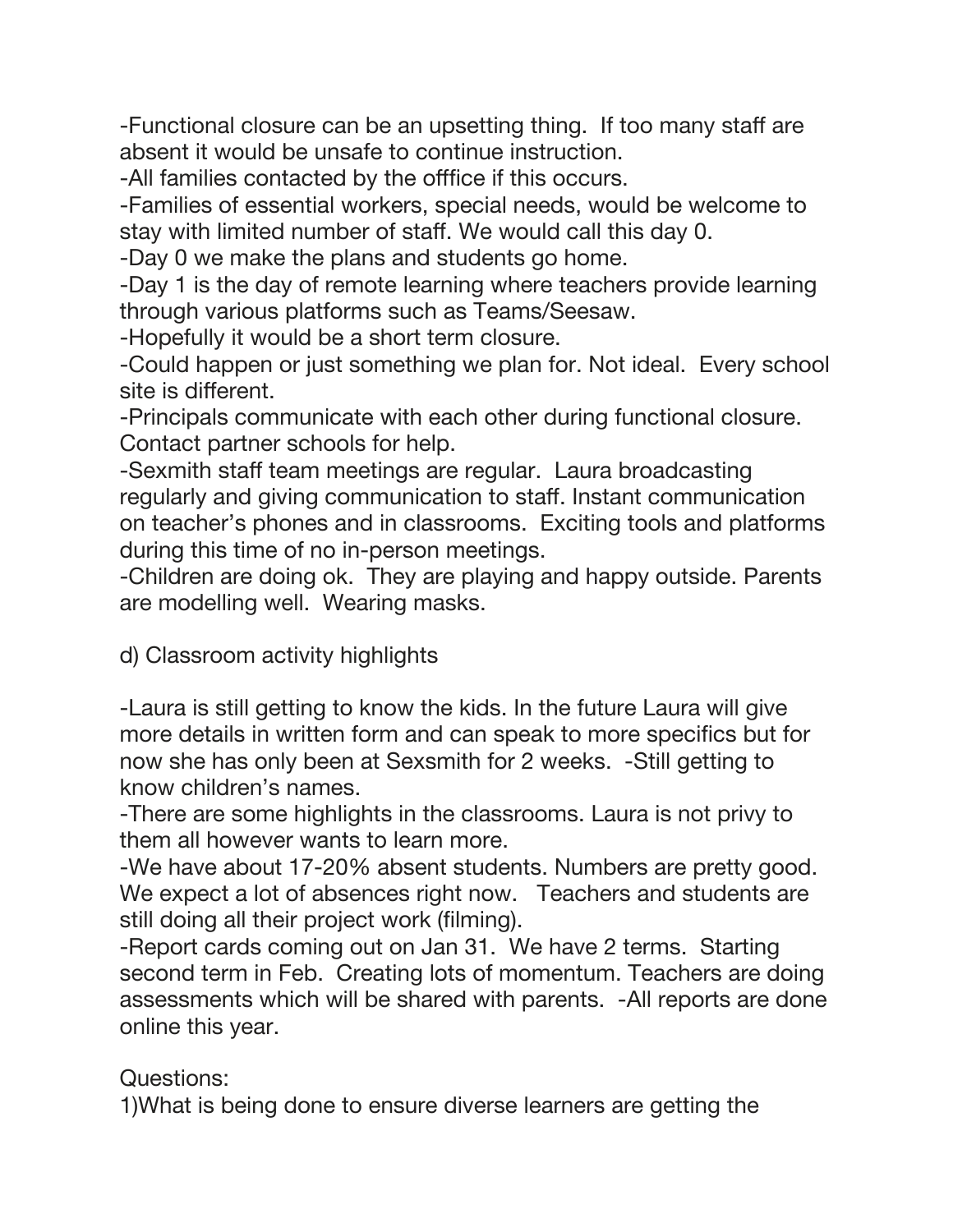support they need with regards to TOC shortages? (Tanya) Answer: There is fairness in the way classes are covered. We have been able to get teachers in from Garibaldi. Try to share the load between teachers. We have many part time teachers in our school our resource model might change; Laura is reviewing it. Priority is student needs. People are committed to their jobs.

2) Staff Wishlist updates

-Laura is working with staff on creating a robust student wishlist to support student learning / extra curricular learning.

-Drawing materials for fine arts, fidget and sensory toys for resource team, iPads.

3) Communication discussion (newsletters, etc).

-Working with staff students parents on best ways to communicate. Ex email blasts, YouTube video.

-Feedback requested on monthly newsletter? Keep doing it? Communication ideas are welcome. Will use email most of the time. Flexibility and support is appreciated.

-Safety and inclusion important.

-Parent feedback important. Please email Laura directly.

-Will send update to all families tonight (daily health check and spreadsheet shared by Mandeep at beginning of this meeting).

# **3.Treasurer's Report (Novella)**

PAC general account currently has \$9,881.23 - This amount already included the 67.20 for Zoom expenses and 56.25 for gift card for Ms. Tassy. These expenses have been cleared.

We received \$364 from Christmas Photos.

The PAC chocolate account balance stayed the same at \$1088.99 In the PAC fundraising account the balance increased. We collected \$1788.28 from the Purdy's fundraising commission thereby making the current balance of the fundraising account \$11,181.95.

With regards to our PAC gaming account, we started with a balance of \$20,184.82. We have some pending transactions which need to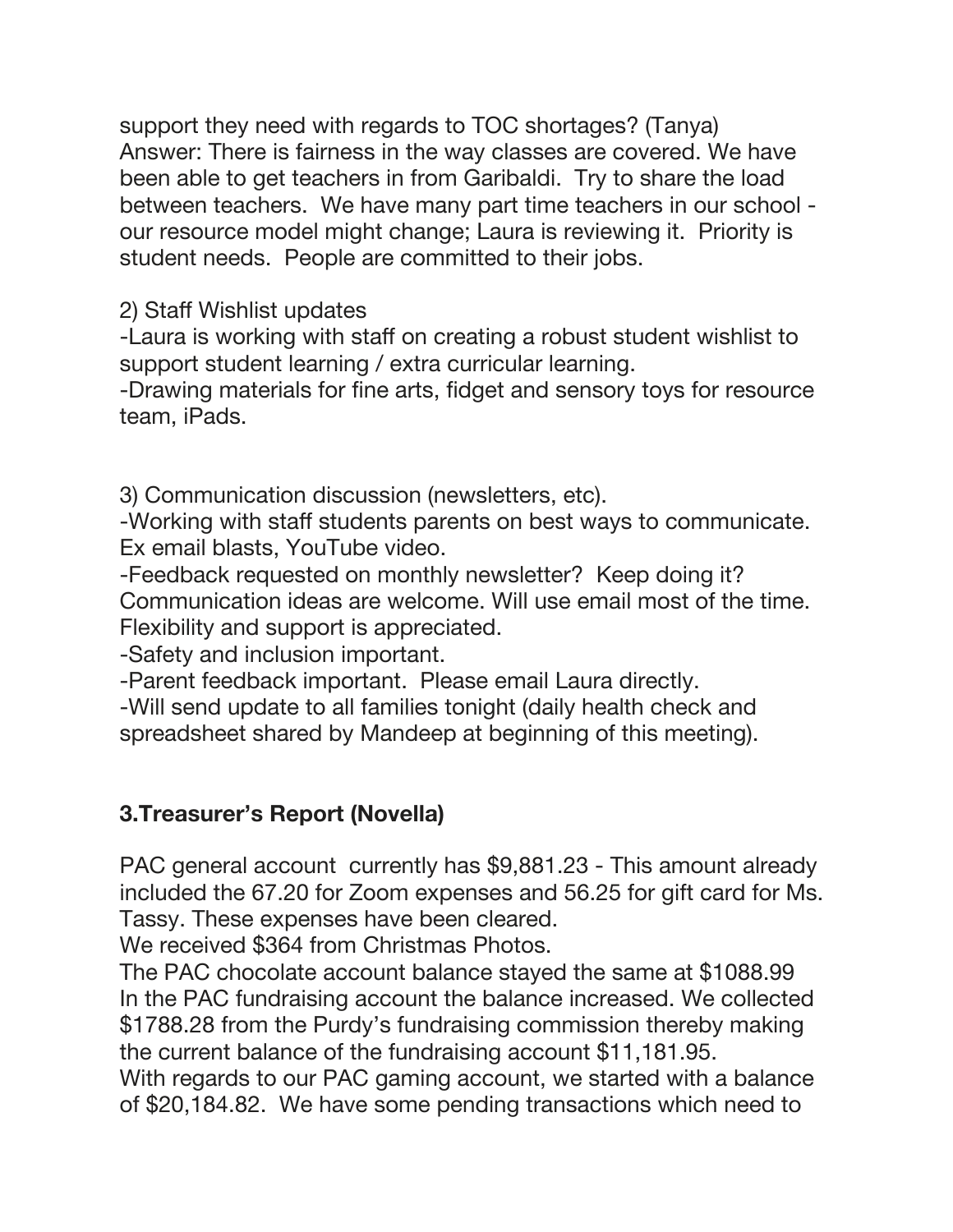be cleared. Novella and Mike Atwal (Vice Chair) are now authorized to sign off on reimbursement cheques for PAC team purchases. Here are some of the pending transactions which need to be cleared: Diwali decorations (submitted by Penny) \$94.27 Sports Equipment \$1692.59

(Out of Stock Equipment - invoice is still coming for these items - not included in the amount above of \$1692.59) Library Books invoice from Ms. Tassy - \$1033.50 Christmas mandarine oranges (submitted by Deljit) - \$200 Candy canes & Christmas chocolates (submitted by Penny) - \$225.39 Pizza Lunch for Volunteers (during Christmas photos) - \$65.81 Halloween Decor (submitted by Penny) - \$101.54

Trophy Case - \$3,000 has been accounted for the trophy case however this is NOT a pending transaction.

With all that said, the Current Adjusted Balance is \$13,771.72

Comment from Laura Rhead: Thank you to Novella. Sports Equipment has arrived, looks great and donation from PAC is appreciated. Mr. K's class will be organizing that. Also received new library books (social / emotional themed books). Ms. Tassy is taking a full time position elsewhere. Ms. Tassy has been lovely for the children. Mr. Basra and Ms. Tsai are new to Sexsmith. Ms. Dearlove, TOC, is also new in Division 15.

# **4.Hot Lunch Coordinator's Report (Mandeep)**

-Hot lunch program is still on hold and will reassess with Laura next month.

-Will have to accept that hot lunch program of today will look different than 2 years ago. Food will have to come pre-packaged to the school. No food handling at the school.

-PSI (local development company) has shown interest in contributing to the hot lunch program.

-Mandeep will follow up with PSI next month.

# **5.Fundraiser Report (Penny absent. Mandeep reviewing**